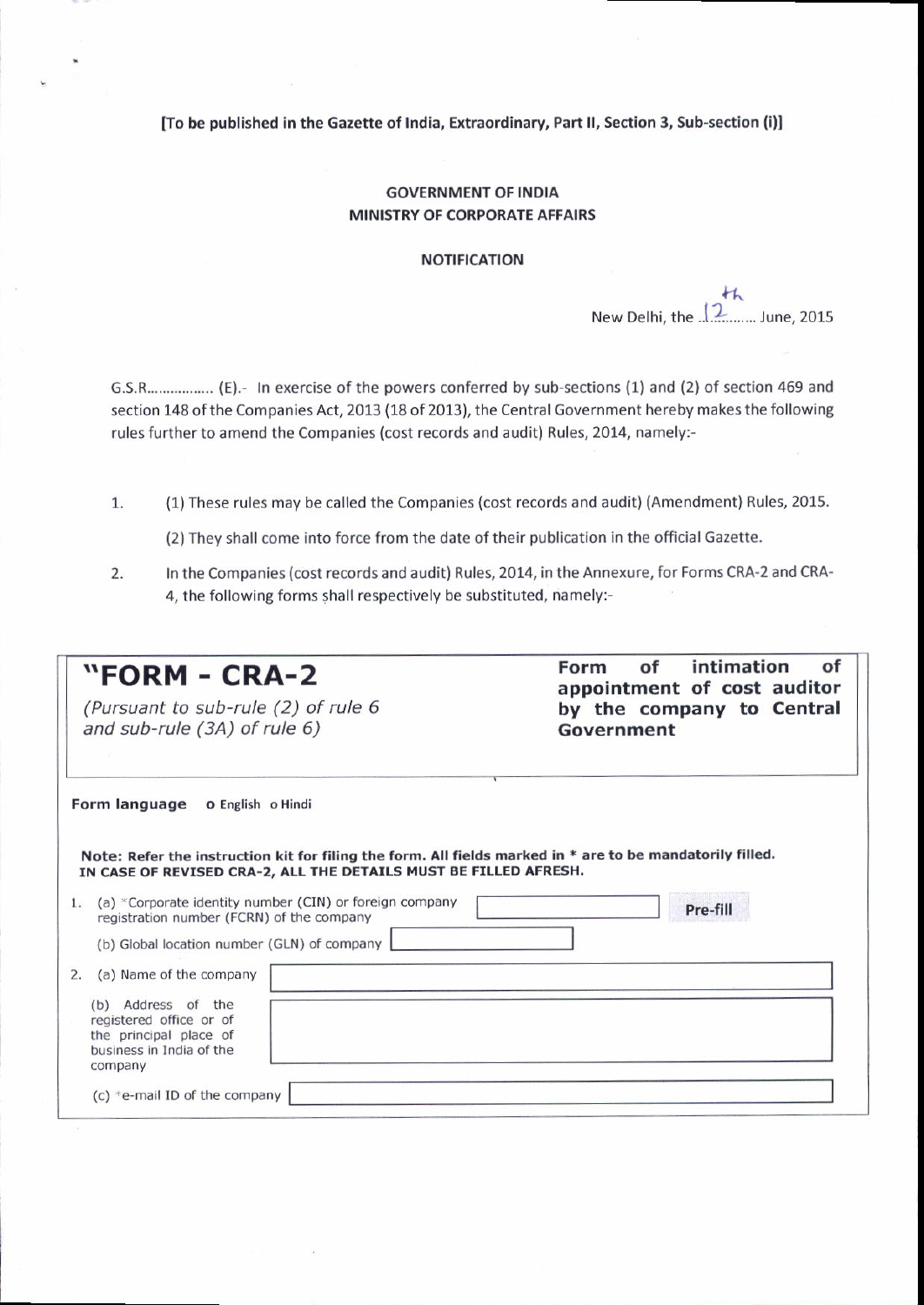|                                                                                                                                                                                                                                                                                                                | (d) *Phone (with STD code)                                                                                                                                                                           |                                              |                                              |  |  |
|----------------------------------------------------------------------------------------------------------------------------------------------------------------------------------------------------------------------------------------------------------------------------------------------------------------|------------------------------------------------------------------------------------------------------------------------------------------------------------------------------------------------------|----------------------------------------------|----------------------------------------------|--|--|
|                                                                                                                                                                                                                                                                                                                | (e) *Nature of intimation of appointment of cost auditor(s)                                                                                                                                          |                                              |                                              |  |  |
|                                                                                                                                                                                                                                                                                                                | (f) (i) *SRN of CRA-2/23C filed earlier for appointment of cost auditor(s) for the current Financial Year<br>(ii) *Number of such auditor(s) whose place of office is vacated                        |                                              |                                              |  |  |
|                                                                                                                                                                                                                                                                                                                | (iii) Particulars of the auditor(s) whose place of office is vacated                                                                                                                                 |                                              |                                              |  |  |
|                                                                                                                                                                                                                                                                                                                | (i) *Firm registration number(FRN) of the Cost auditor/Cost Auditor's firm/LLP                                                                                                                       |                                              |                                              |  |  |
|                                                                                                                                                                                                                                                                                                                | (ii) *Name of the Cost Auditor/Cost Auditor's firm/LLP                                                                                                                                               |                                              |                                              |  |  |
|                                                                                                                                                                                                                                                                                                                |                                                                                                                                                                                                      |                                              |                                              |  |  |
|                                                                                                                                                                                                                                                                                                                | (iii) *Date of casual vacancy<br>(iv) *Reason of casual vacancy                                                                                                                                      |                                              |                                              |  |  |
| 3.                                                                                                                                                                                                                                                                                                             | *Product(s)/ Service(s) to which Cost Audit relates                                                                                                                                                  |                                              |                                              |  |  |
|                                                                                                                                                                                                                                                                                                                | (a) Number of Industries/Sectors/Products/Services (CETA Heading Level, wherever applicable as per rules)<br>covered under regulated sectors<br>Details of such industries/sectors/products/services |                                              |                                              |  |  |
|                                                                                                                                                                                                                                                                                                                | Industries/sectors/products/services                                                                                                                                                                 | <b>CETA heading (wherever</b><br>Applicable) | No. of tariff items/ Products/ .<br>services |  |  |
| (b) Number of Industries/Sectors/Products/Services (CETA Heading Level, wherever applicable as per rules)<br>covered under non-regulated sectors<br>Details of such industries/sectors/products/services<br>Industries/sectors/products/services<br><b>CETA</b><br>heading<br>No. of tariff<br>items/Products/ |                                                                                                                                                                                                      |                                              |                                              |  |  |
|                                                                                                                                                                                                                                                                                                                |                                                                                                                                                                                                      | (wherever Applicable)                        | services                                     |  |  |
| 4.                                                                                                                                                                                                                                                                                                             | *Details of all the cost auditor(s) appointed                                                                                                                                                        |                                              |                                              |  |  |
|                                                                                                                                                                                                                                                                                                                | *Number of cost auditor(s)                                                                                                                                                                           |                                              |                                              |  |  |
|                                                                                                                                                                                                                                                                                                                | I. (a) *Category of the auditor O Individual O Partnership firm O Limited liability partnership (LLP)                                                                                                |                                              |                                              |  |  |
|                                                                                                                                                                                                                                                                                                                | (b) (i) *Membership number of the Cost Auditor/ member representing the Cost Auditor's Firm/LLP<br>(ii) *Name of the Cost Auditor/ member representing the Cost Auditor's Firm/LLP                   |                                              |                                              |  |  |
|                                                                                                                                                                                                                                                                                                                | (iii) *Firm Registration Number(FRN) of the Cost Auditor/Cost Auditor's firm/LLP                                                                                                                     |                                              |                                              |  |  |
|                                                                                                                                                                                                                                                                                                                |                                                                                                                                                                                                      |                                              |                                              |  |  |
|                                                                                                                                                                                                                                                                                                                |                                                                                                                                                                                                      |                                              |                                              |  |  |

 $\ddot{\phantom{0}}$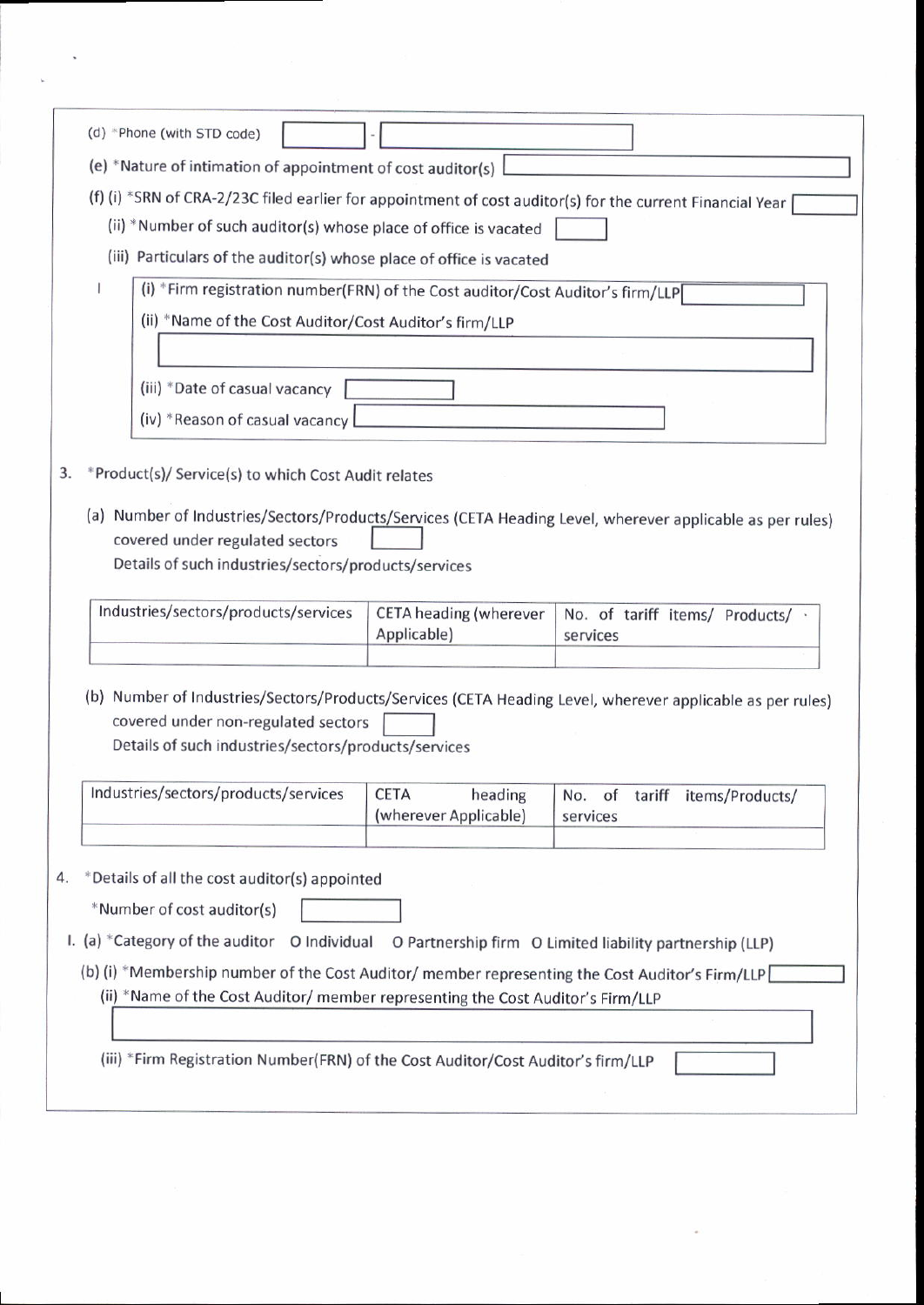| (iv) *Name of the Cost Auditor's firm/LLP                                                                                                                                                                                              |  |  |  |
|----------------------------------------------------------------------------------------------------------------------------------------------------------------------------------------------------------------------------------------|--|--|--|
|                                                                                                                                                                                                                                        |  |  |  |
| (c) (i) Address<br>*Line I<br>Line II                                                                                                                                                                                                  |  |  |  |
| (ii) *City                                                                                                                                                                                                                             |  |  |  |
| (iii)*State                                                                                                                                                                                                                            |  |  |  |
| (iv) *Country                                                                                                                                                                                                                          |  |  |  |
| (v) *Pin Code                                                                                                                                                                                                                          |  |  |  |
| (vi) *e -mail ID of the firm or member                                                                                                                                                                                                 |  |  |  |
| (d) *Date of the board meeting in which cost auditor was appointed<br>(DD/MM/YYYY)                                                                                                                                                     |  |  |  |
| (e) *Type of appointment<br>O Original O Appointment due to casual vacancy O Appointment for new products/services/location<br>(f) *Scope of audit of the cost auditor/firm/LLP                                                        |  |  |  |
|                                                                                                                                                                                                                                        |  |  |  |
| *Financial year to be covered under the cost audit<br>5.<br>(DD/MM/YYYY)<br>From<br>(DD/MM/YYYY)<br>To<br>(a) *Is there any change in cost auditor(s) appointed, from the previous financial year O Yes O No O Not<br>6.<br>applicable |  |  |  |
| (b)*Mention the Firm Registration number(s) and name of the previous cost auditor(s) which has not been<br>reappointed.                                                                                                                |  |  |  |
| (c) *Reasons for change                                                                                                                                                                                                                |  |  |  |
| (d) *Whether the previous cost auditor(s) has/have been informed about the change<br>O Yes O No                                                                                                                                        |  |  |  |
|                                                                                                                                                                                                                                        |  |  |  |

 $\tilde{\Sigma}$ 

 $\ddot{\phantom{a}}$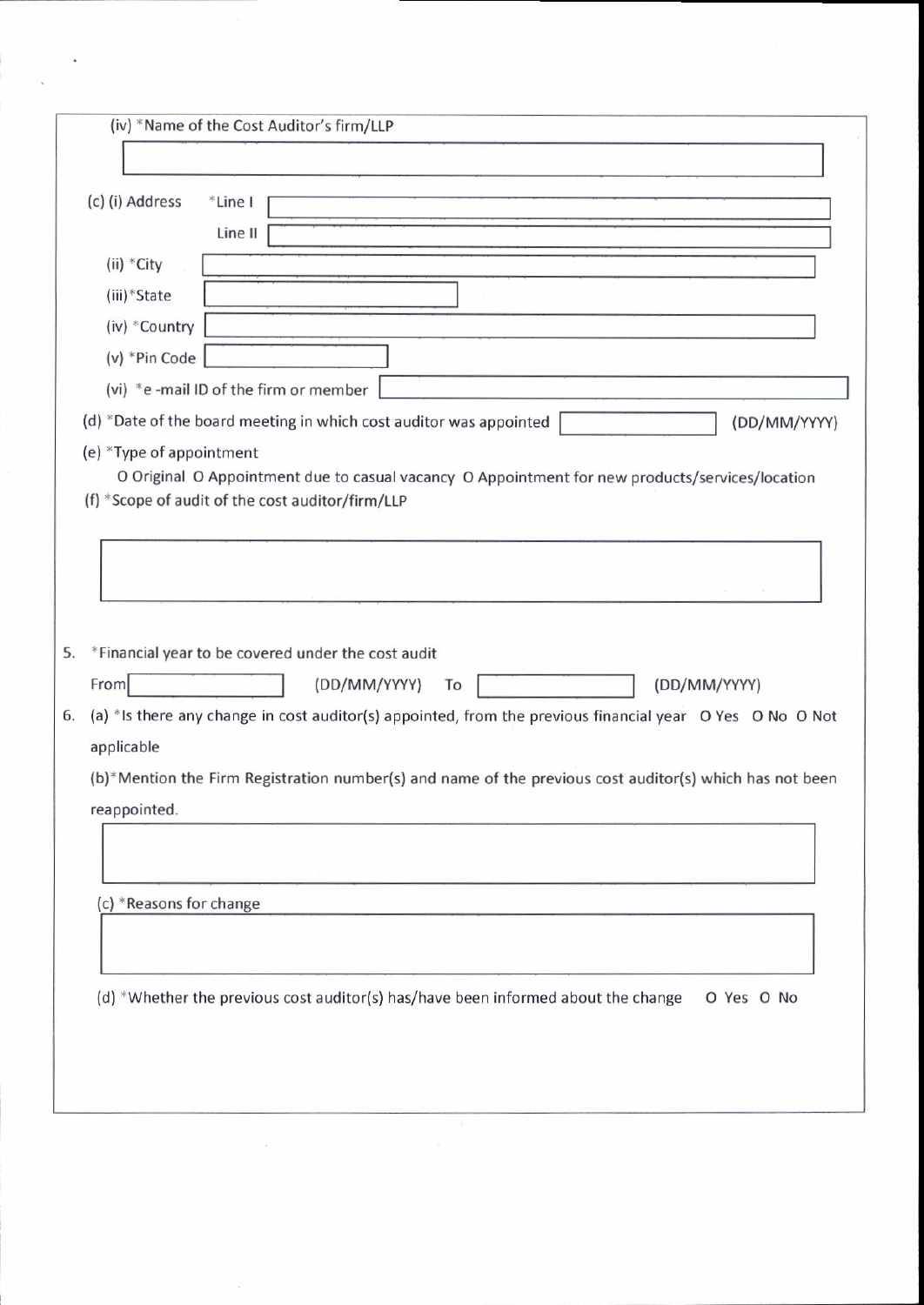| <b>Attachments</b>                                                                                                                                                            | <b>List of attachments</b>                                                                                      |  |  |
|-------------------------------------------------------------------------------------------------------------------------------------------------------------------------------|-----------------------------------------------------------------------------------------------------------------|--|--|
| (1) *Copy of Board resolution of the company                                                                                                                                  | Attach                                                                                                          |  |  |
| (2) Optional attachment, if any.                                                                                                                                              | Attach                                                                                                          |  |  |
|                                                                                                                                                                               | <b>Remove Attachment</b>                                                                                        |  |  |
|                                                                                                                                                                               |                                                                                                                 |  |  |
|                                                                                                                                                                               |                                                                                                                 |  |  |
|                                                                                                                                                                               | <b>Declaration</b>                                                                                              |  |  |
| I am authorized by the Board of Directors of the Company vide resolution number*<br>dated *<br>to sign this form and declare that all the requirements of Companies Act, 2013 |                                                                                                                 |  |  |
|                                                                                                                                                                               | and the rules made thereunder in respect of the subject matter of this form and matters incidental thereto have |  |  |
|                                                                                                                                                                               | been complied with. I also declare that all the information given herein above is true, correct and complete    |  |  |
| including the attachments to this form and nothing material has been suppressed.                                                                                              |                                                                                                                 |  |  |
|                                                                                                                                                                               |                                                                                                                 |  |  |
|                                                                                                                                                                               |                                                                                                                 |  |  |
| *To be digitally signed by<br><b>DSC BOX</b>                                                                                                                                  |                                                                                                                 |  |  |
|                                                                                                                                                                               |                                                                                                                 |  |  |
| *Designation                                                                                                                                                                  |                                                                                                                 |  |  |
|                                                                                                                                                                               |                                                                                                                 |  |  |
| *Director identification number of the director; or PAN of the                                                                                                                |                                                                                                                 |  |  |
| Manager or CEO or CFO or authorized representative:<br>or Membership number of the Company Secretary                                                                          |                                                                                                                 |  |  |
|                                                                                                                                                                               |                                                                                                                 |  |  |
|                                                                                                                                                                               |                                                                                                                 |  |  |
|                                                                                                                                                                               |                                                                                                                 |  |  |
|                                                                                                                                                                               | Note: Attention is drawn to provisions of sections 448 and 449 of the Companies Act, 2013 which provide for     |  |  |
| punishment for false statement / certificate and punishment for false evidence respectively.                                                                                  |                                                                                                                 |  |  |
|                                                                                                                                                                               |                                                                                                                 |  |  |
| Modify<br><b>Check Form</b>                                                                                                                                                   |                                                                                                                 |  |  |
|                                                                                                                                                                               | Prescrutiny<br>Submit                                                                                           |  |  |
|                                                                                                                                                                               | This e-form has been taken on file maintained by the Central Government through electronic mode and on the      |  |  |
| basis of statement of correctness given by the company.                                                                                                                       |                                                                                                                 |  |  |
|                                                                                                                                                                               |                                                                                                                 |  |  |
|                                                                                                                                                                               |                                                                                                                 |  |  |

 $\overline{\mathcal{L}}$  $\ddot{\phantom{0}}$